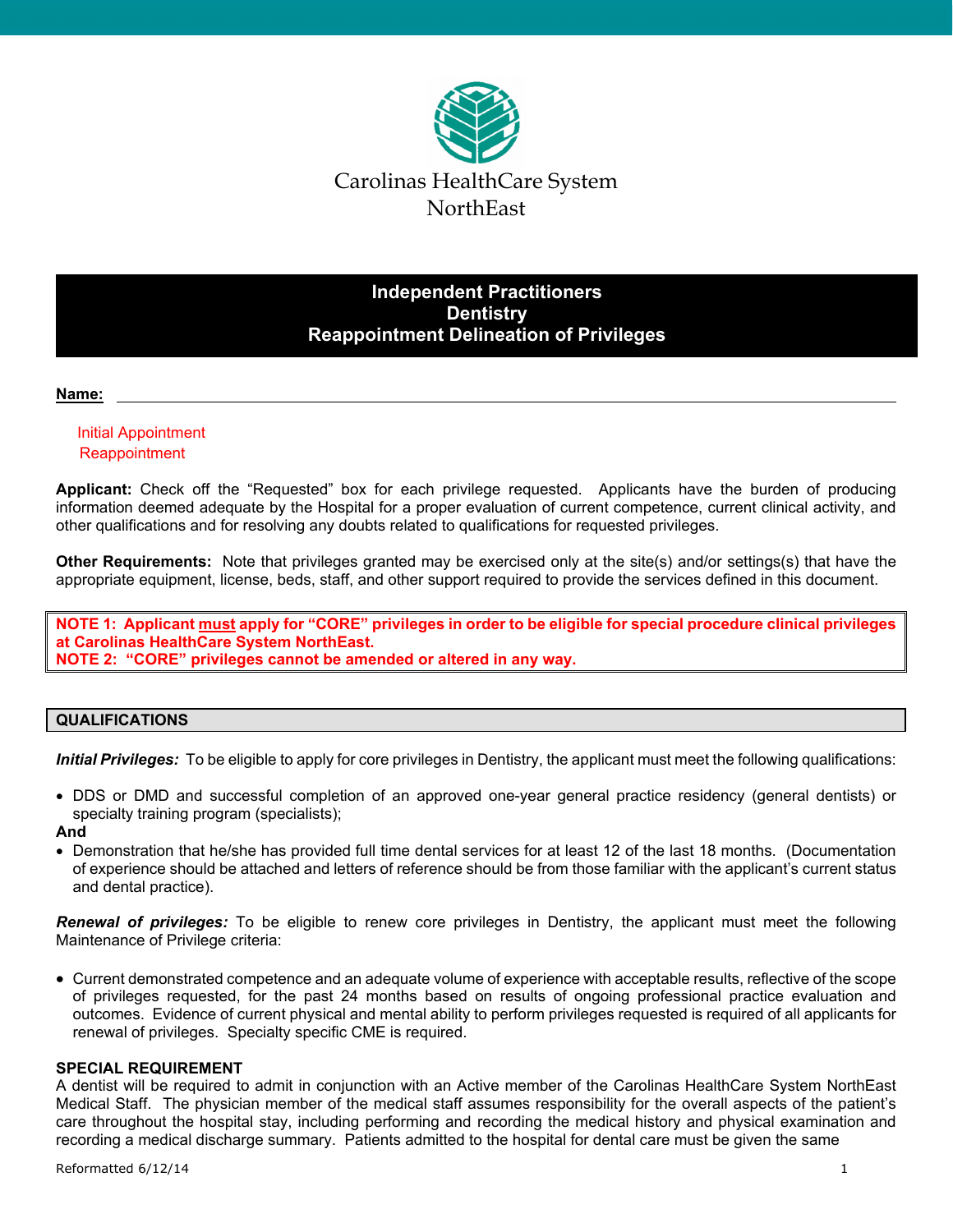

appraisal as patients admitted for any other service. The physician supervision continues until the discharge of the patient.

An Active member of the medical staff is responsible for the care of any medical problem that may be present or that may arise during the hospitalization of dental patients. The dentist is responsible for the dental care of the patient including a dental history and physical examination and all appropriate elements of the patient's record.

# **Core Privileges: Dentistry**

## **Requested**

Core privileges in dentistry include the ability to consult, work up, and provide diagnostic, preventive and therapeutic oral health care to patients of all ages to correct or treat various routine conditions of the oral cavity. The core does not include the "special requests".

#### **Non-Core Privileges**

**Criteria:** To be eligible to apply for a non-core privilege listed below, the applicant must demonstrate successful completion of an approved and recognized course or acceptable supervised training in residency, fellowship, or other acceptable experience; and provide documentation of competence in performing that procedure consistent with the criteria set forth in the medical staff policies governing the exercise of specific privileges.

 **Requested -** Extractions below the gum line

 **Requested -** Jaw bone prep for oral prosthesis

#### **Non-core Privilege: Endodontics Requested**

**Criteria:** Successful completion of Endoscopic Residency training program.

#### **Non-core Privilege: Pedodontics**

 **Requested**

**Criteria:** Successful completion of Pedodontics Residency training program.

#### **Non-core Privilege: Prosthodontics**

#### **Requested**

**Criteria:** Successful completion of Prosthodontics Residency training program.

## **Non-core Privilege: Moderate Sedation Requested**

#### **Qualifications**

- To be eligible to apply for moderate sedation privileges, a practitioner must be an MD, DO, or DDS with current certification in ACLS OR PALS OR ATLS; **AND**
- Evidence of review of American Society of Anesthesiologists video and/or literature *Sedation and Analgesia by Non-Anesthesiologists* and completion of post-test (score of ≥ 70%); **AND**
- Demonstrate knowledge of the use of moderate sedation drugs and their proper dosages, administration, adverse reactions, and interventions for adverse reactions and overdoses.

*Reappointment:* At the time of reappointment, practitioners must demonstrate that they have maintained competency by:

- Successful completion of the *Sedation and Analgesia by Non-Anesthesiologists test and performance of ten (10) cases within the past 24 months; OR*
- Obtain current certification in ACLS OR PALS OR ATLS and successful completion of the *Sedation and Analgesia by Non-Anesthesiologists test*; **OR**
- Documentation of attendance at an approved course in airway management and successful completion of the *Sedation and Analgesia by Non-Anesthesiologists test.*